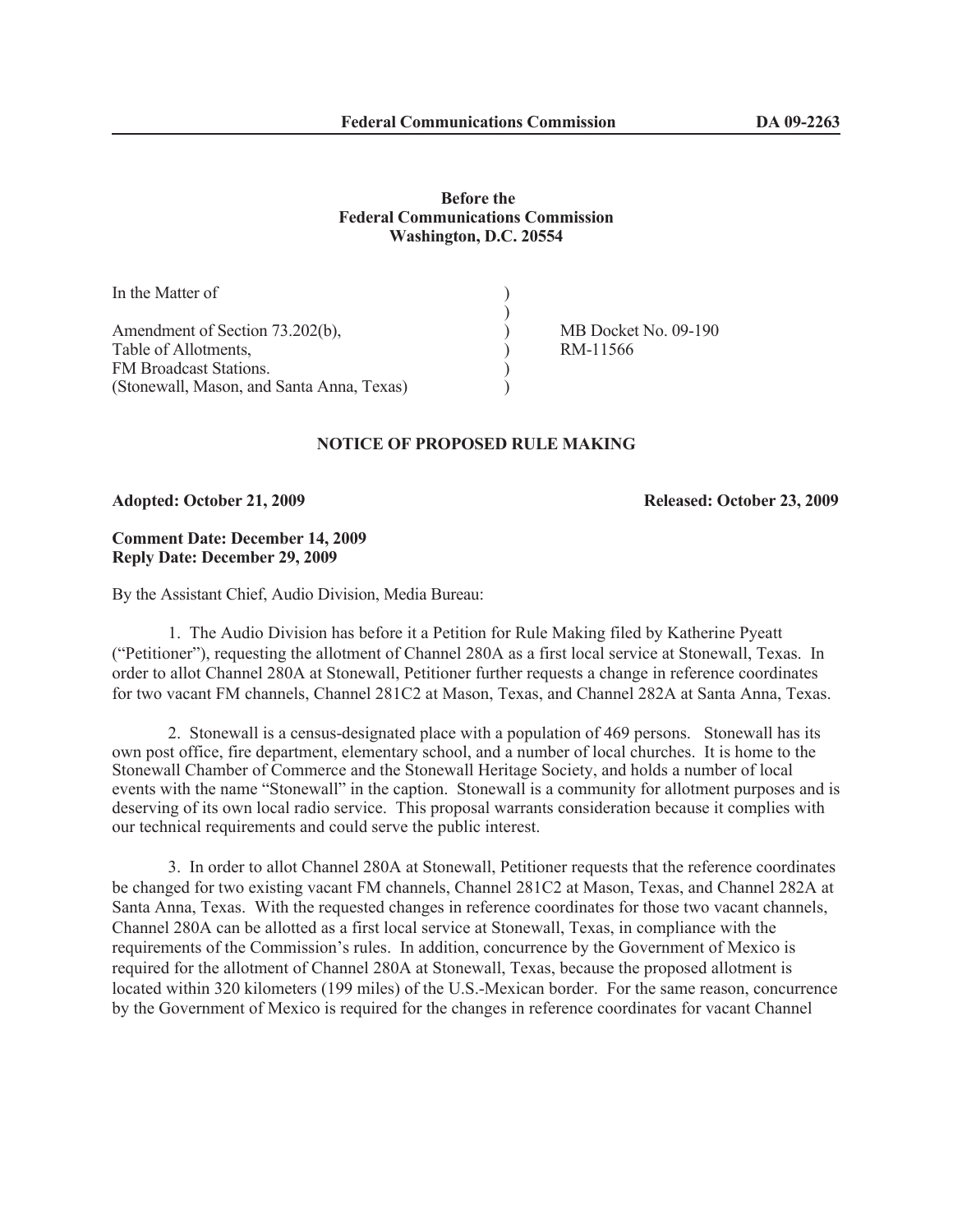281C2 at Mason, Texas, $<sup>1</sup>$  and for vacant Channel 282A at Santa Anna, Texas. $<sup>2</sup>$  This proposal warrants</sup></sup> consideration because it complies with our technical requirements and could serve the public interest by providing a first local service to Stonewall, Texas.

4. The proposed allotment of Channel 280A at Stonewall, Texas, and the changes in reference coordinates for Channel 281C2 at Mason, Texas, and Channel 282A at Santa Anna, Texas, can be made with the site restrictions and reference coordinates indicated below. Accordingly, we seek comment on the proposed amendment of the FM Table of Allotments, 47 C.F.R. Section 73.202(b) as follows:

| Community         | <b>Present</b>    | <b>Proposed</b>   |
|-------------------|-------------------|-------------------|
| Stonewall, Texas  |                   | 280A              |
| Mason, Texas      | 281C <sub>2</sub> | 281C <sub>2</sub> |
| Santa Anna, Texas | 282A              | 282A              |

**Proposed Coordinates for Channel 280A at Stonewall, Texas:** 30-08-45 NL and 98-45-45 WL, at a site 13.8 km (8.6 miles) southwest of Stonewall.

**Proposed Coordinates for Channel 281C2 at Mason, Texas:** 30-54-42 NL and 99-25-42 WL, at a site 26.27 km (16.3 miles) northeast of Mason.

**Proposed Coordinates for Channel 282A at Santa Anna, Texas:** 31-51-42 NL and 99-18-30 WL, at a site 13.3 km (8.3 miles) north of Santa Anna.

5. The Commission's authority to institute rule making proceedings, showings required, cut-off procedures, and filing requirements are contained in the attached *Appendix* and are incorporated by reference herein. In particular, we note that a showing of continuing interest is required in paragraph 2 of the *Appendix* before a channel will be allotted.

6. Pursuant to Sections 1.415 and 1.419 of the Commission's Rules, $3$  interested parties may file comments on or before December 14, 2009, and reply comments on or before December 29, 2009, and are advised to read the Appendix for the proper procedures. Comments should be filed with the Federal Communications Commission. Additionally, a copy of any filing should be served on petitioner, as follows:

<sup>&</sup>lt;sup>1</sup> The Government of Mexico has previously concurred in the allotment of Channel 281B at reference coordinates of 30-44-55 NL and 99-13-49 (letter of December 4, 2007).

<sup>&</sup>lt;sup>2</sup> The Government of Mexico has previously concurred in the allotment of Channel 282AA at reference coordinates of 31-43-57 NL and 99-10-49 (letter of March 8, 2004).

<sup>3</sup> *See* 47 C.F.R. §§1.415 and 1.419.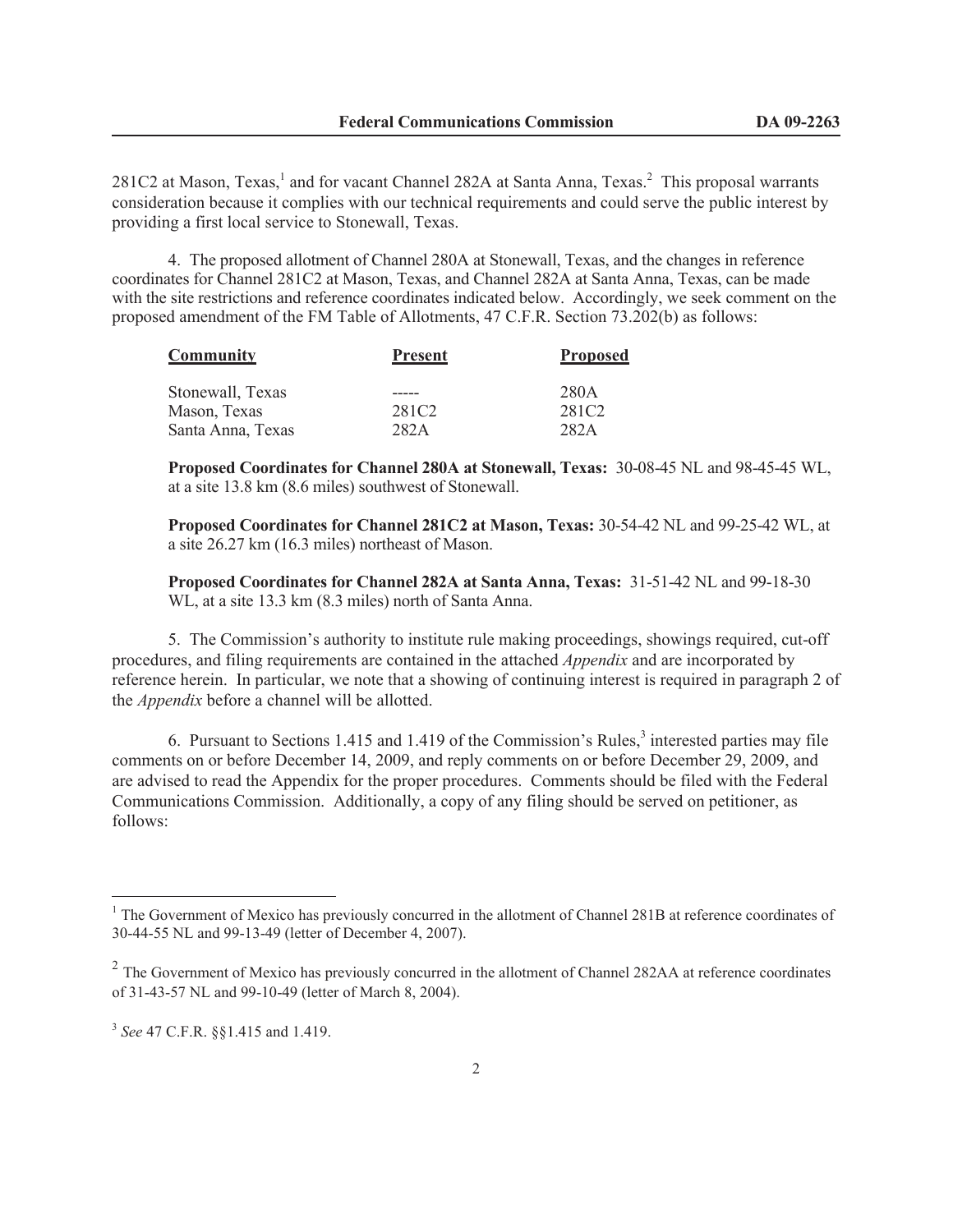Katherine Pyeatt 2215 Cedar Springs Road Suite 1605 Dallas, Texas 75201

7. Parties must file an original and four paper copies of each filing. Filings can be sent by hand or messenger delivery, by commercial overnight courier, or by first-class or overnight U.S. Postal Service mail (although we continue to experience delays in receiving U.S. Postal Service mail). The Commission's contractor, Natek, Inc., will receive hand-delivered or messenger-delivered paper filings for the Commission's Secretary at 236 Massachusetts Avenue, N.E., Suite 110, Washington, D.C. 20002. The filing hours at this location are 8:00 a.m. to 7:00 p.m. All hand deliveries must be held together with rubber bands or fasteners. Any envelopes must be disposed of before entering the building. Commercial overnight mail (other than U.S. Postal Service Express Mail or Priority Mail) must be sent to 9300 East Hampton Drive, Capitol Heights, MD 20743. U.S. Postal Service first-class mail, Express Mail, and Priority Mail should be addressed to 445 12<sup>th</sup> Street, SW, Washington, D.C. 20554. All filings must be **addressed to Marlene H. Dortch, Secretary, Federal Communications Commission, Office of the Secretary. Any filing that is not addressed to the Office of the Secretary will be treated as filed on the day it is received in the Office of the Secretary.** *See* **47 C.F.R. § 1.7. Accordingly, failure to follow the specified requirements may result in the treatment of a filing as untimely.** 

8. The Commission has determined that the relevant provisions of the Regulatory Flexibility Act of 1980 do not apply to a rule making proceeding to amend the FM Table of Allotments, Section 73.202(b) of the Commission's Rules.<sup>4</sup> This document does not contain proposed information collection requirements subject to the Paperwork Reduction Act of 1995, Public Law 104-13. In addition, therefore, it does not contain any proposed information collection burden "for small business concerns with fewer than 25 employees," pursuant to the Small Business Paperwork Relief Act of 2002, Public Law  $107 - 198$ <sup>5</sup>

9. For further information concerning these proceedings, contact Deborah A. Dupont, Media Bureau, at (202) 418-7072. For purposes of these restricted notice and comment rule making proceedings, members of the public are advised that no *ex parte* presentations are permitted from the time the Commission adopts a *Notice of Proposed Rule Making* until the proceeding has been decided and such decision in the applicable docket is no longer subject to reconsideration by the Commission or review by any court. An *ex parte* presentation is not prohibited if specifically requested by the Commission or staff for the clarification or adduction of evidence or resolution of issues in the proceeding. However, any new written information elicited from such a request or any summary of any new information shall be served by the person making the presentation upon the other parties to the proceeding in the particular docket unless the Commission specifically waives this service requirement.

<sup>&</sup>lt;sup>4</sup> See Certification that Section 603 and 604 of the Regulatory Flexibility Do Not Apply to Rule Making to Amend *Sections 73.202(b), 73.504 and 73.606(b) of the Commission's Rules*, 46 Fed.Reg. 11549 (February 9, 1981).

<sup>5</sup> *See* 44 U.S.C. 3506(c)(4).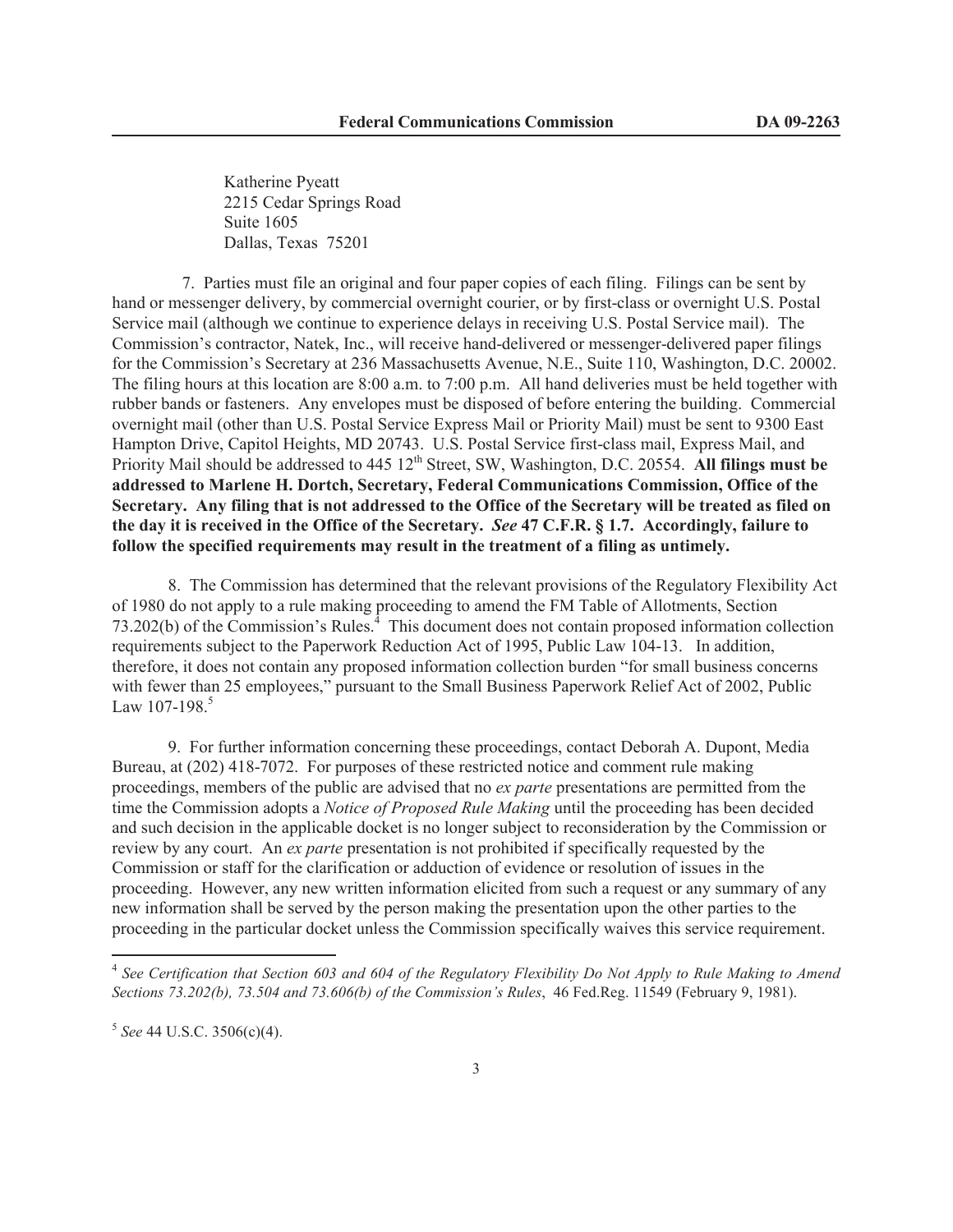Any comment which has not been served on the Petitioner constitutes an *ex parte* presentation and shall not be considered in the proceeding. Any reply comment which has not been served on the person(s) who filed the comment, to which the reply is directed, constitutes an *ex parte* presentation and shall not be considered in this proceeding.

# FEDERAL COMMUNICATIONS COMMISSION

John A. Karousos Assistant Chief Audio Division Media Bureau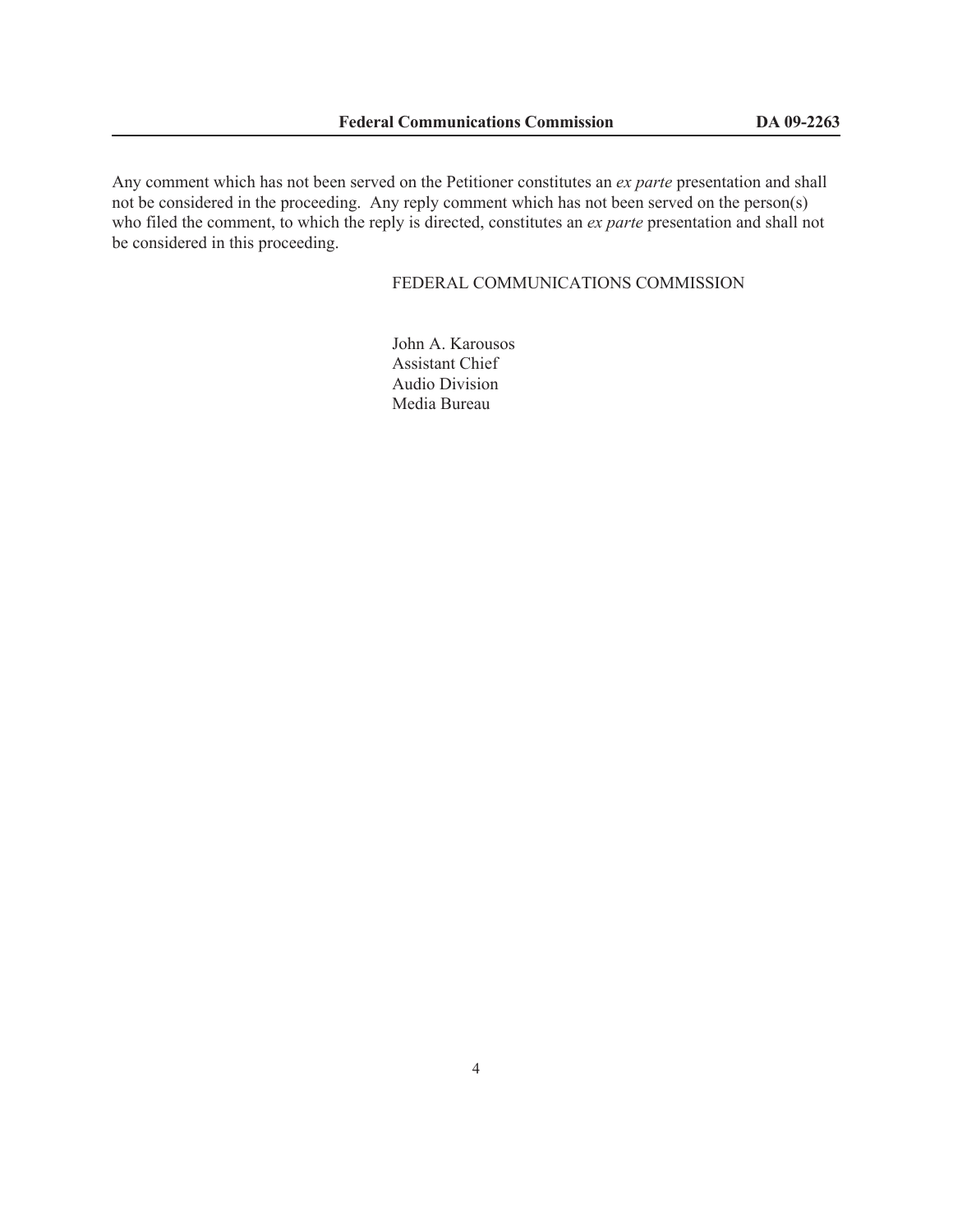#### **APPENDIX**

1. Pursuant to authority found in 47 U.S.C. Sections  $4(i)$ ,  $5(c)(1)$ ,  $303(g)$  and (r), and  $307(b)$ , and  $47$ C.F.R. Sections 0.61, 0.204(b) and 0.283, IT IS PROPOSED TO AMEND the FM Table of Allotments, 47 C.F.R. Section 73.202(b), as set forth in the *Notice of Proposed Rule Making* to which this *Appendix* is attached.

2. Showings Required. Comments are invited on the proposal(s) discussed in the *Notice of Proposed Rule Making* to which this *Appendix* is attached. Proponent(s) will be expected to answer whatever questions are presented in initial comments. The proponent of a proposed allotment is also expected to file comments even if it only resubmits or incorporates by reference its former pleadings. It should also restate its present intention to apply for the channel if it is allotted and, if authorized, to build a station promptly. Failure to file may lead to denial of the request.

3. Cut-off protection. The following procedures will govern the consideration of filings in this proceeding.

(a) Counterproposals advanced in this proceeding itself will be considered, if advanced in initial comments, so that parties may comment on them in reply comments. They will not be considered if advanced in reply comments (*see* 47 C.F.R. Section 1.420(d).)

(b) Petitions for rule making which conflict with the proposals in this *Notice* will be considered as comments in the proceeding, and Public Notice to this effect will be given as long as they are filed before the date for filing initial comments herein. If they are filed later than that, they will not be considered in connection with the decision in this docket.

(c) The filing of a counterproposal may lead the Commission to allot a different channel than was requested for any of the communities involved.

4. Comments and Reply Comments; service. Pursuant to applicable procedures set out in 47 C.F.R. Sections 1.415 and 1.420, interested parties may file comments and reply comments on or before the dates set forth in the *Notice of Proposed Rule Making* to which this *Appendix* is attached. All submissions by parties to this proceeding or by persons acting on behalf of such parties must be made in written comments, reply comments, or other appropriate pleadings. The person filing the comments shall serve comments on the Puopolos. Reply comments shall be served on the person(s) who filed comments to which the reply is directed. A certificate of service shall accompany such comments and reply comments (*see* 47 C.F.R. Section 1.420(a), (b) and (c).) Comments should be filed with the Secretary, Federal Communications Commission, Washington, D.C. 20554.

5. Number of Copies. In accordance with the provisions of 47 C.F.R. Section 1.420, an original and four copies of all comments, reply comments, pleadings, briefs, or other documents shall be furnished the Commission.